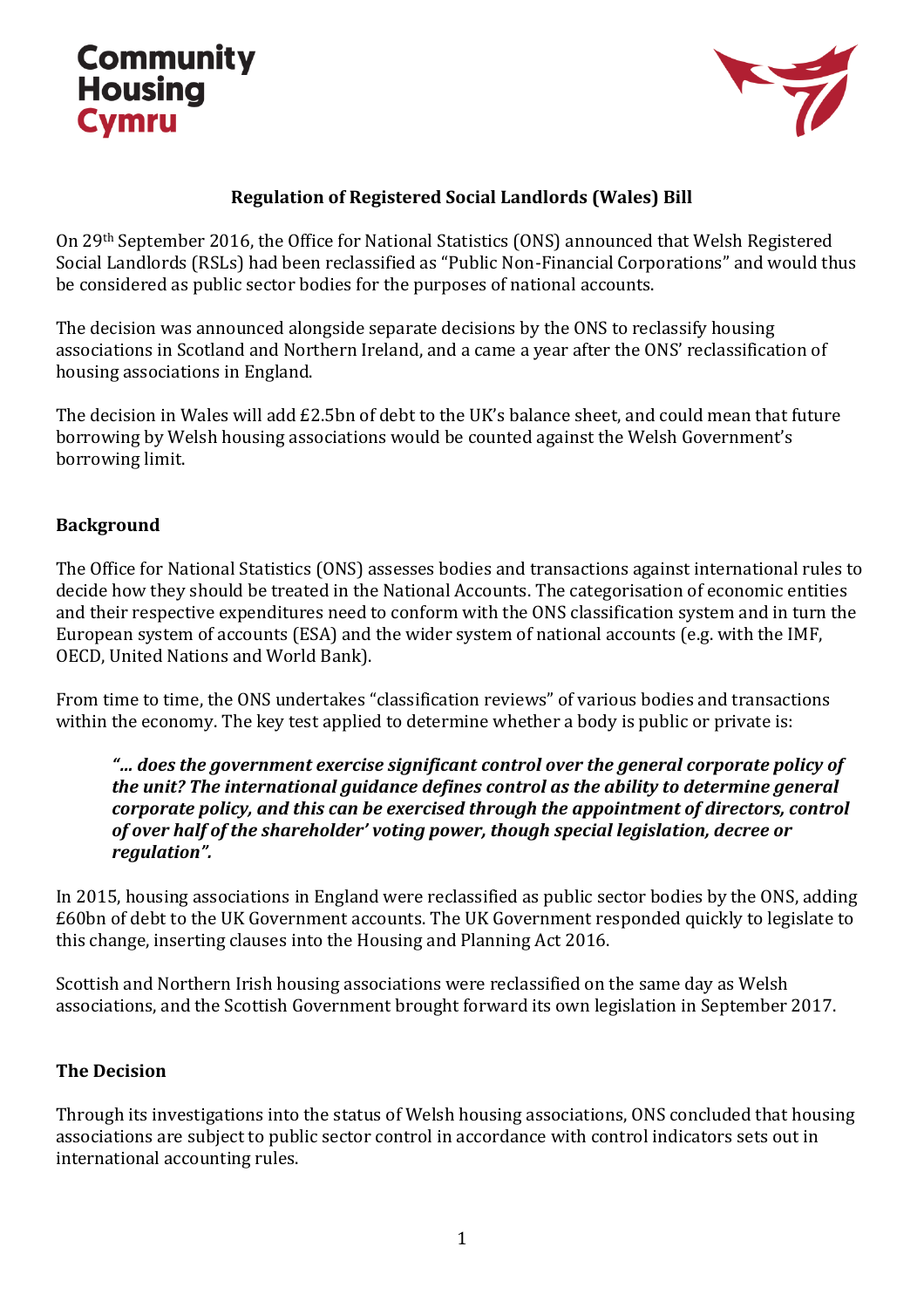# **Community Housing Cymru**



The ONS concluded that housing associations are subject to public sector controls due to, amongst other things:

- 1. Welsh Ministers' **consent powers** over the disposal of land and the disposal of housing assets
- 2. Welsh Ministers' powers over the **management of an RSL** if they have not acted and their failure to act is impeding the proper management of the RSL's affairs
- 3. Welsh Ministers' powers over the **management of an RSL**, in particular the power of Welsh Ministers to appoint a new manager or officer of the RSL if the Ministers are of the opinion that it is necessary for the proper management of the RSL's affairs to have an additional officer
- 4. Welsh Ministers' powers over **constitutional changes of an RSL**, in particular the requirement for consent to any change of an RSL's articles of association where the RSL is a company
- 5. Welsh Ministers' **consent powers** over the amalgamation and dissolution of a RSL, which is a registered society, and the arrangement and reconstruction of a RSL which is a company
- 6. Welsh Ministers' powers of the **management of an RSL**; in particular the power of Welsh Ministers to transfer management functions to a person they specify if an inquiry or an audit has found there to be mismanagement in the affair of the RSL, or if Welsh Ministers feels a transfer of certain management functions would be likely to improve the management of some or all of its affairs.

The decision to reclassify housing associations in Wales was backdated to the Housing Act 1996, which established these controls. The controls identified above were very similar to those identified in England, Scotland and Northern Ireland.

From their work in England, the ONS were also aware that local authority controls over some housing associations may constitute public sector control, and between April and August 2017, they determined that there were Local Authority controls – particularly over stock transfer associations – which would impact on classification.

### **Impact**

The ONS' decision is a technical accounting decision, but one which could have wider ranging impacts on the delivery and funding of public services in Wales. The initial impact of the decision was to assign the £2.5bn of borrowing held by Welsh housing associations on the public sector balance sheet.

We understand that in the immediate aftermath of the ONS' decision, that Welsh Government agreed provisions with UK Government to ensure that there will be no significant immediate impact on the day-to-day operation of housing associations. This followed similar agreements in England, Scotland and Northern Ireland.

However, in the long term, the decision would mean that any future borrowing by Welsh housing associations would be counted against the Welsh Government's borrowing limit. There has also been concern in the sector about the ability of HM Treasury to effectively cap the borrowing of housing associations, as they already do with local authorities.